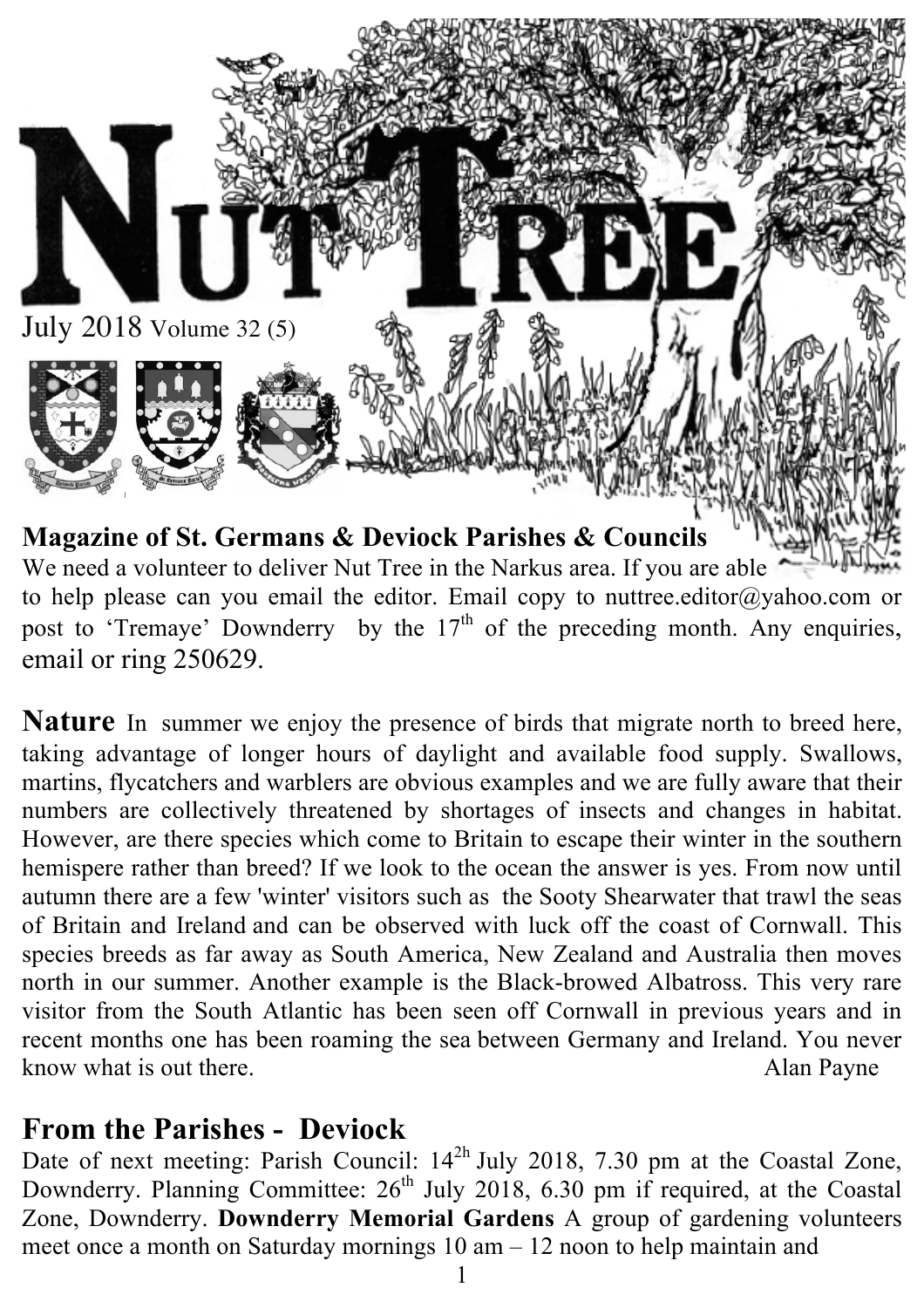improve these gardens which are a great local asset. Please come along and join in. The List of Dates for 2018:-  $14^{th}$  July;  $11^{th}$  August;  $8^{th}$  September &  $3^{th}$  October. **Local Neighbourhood Plan** meetings normally take place at the Coastal Zone, Downderry on the first Thursday of the month at 7.30pm. All are welcome to attend The Deviock Parish Office is located at:- The Vestry, St. Nicolas Church, Main Road, Downderry PL11 3LE Tel. No. 01503 250 052 Email: clerk.deviockpc@btinternet.com Opening hours:-Weds: 2pm – 4pm, Thurs: 9am – 12 noon www.deviockparish.org.uk (Agendas and Minutes are available on the website) Tim Pullin – Parish Clerk

# **St Germans**

The St Germans Recreation Ground was officially opened at the May Tree Fair. This lovely area is now available for all, young and old, to enjoy. A 10 year lease has been signed. Congratulations and thanks to those who worked so hard and the volunteers who gave their time and expertise to achieve this. The Parish Council has given support and funding throughout, and will continue to be involved.

Sadly, the graffiti in St Germans continues. There is now fresh graffiti all over the telephone exchange and the phone box. The police are aware of the situation. If you know who is doing this PLEASE get them to stop. A criminal record is no way to start adult life. However it is pleasing to note that a large part of the graffiti has now been removed by public spirited action.

There is increasing momentum to force the Government and the National Highways Agency to do something about the A38, with the pollution problem, particularly at Tideford, and the dangers on the road, with so many accidents and fatalities. Please show your support by going on the website of the pressure group SAFE38 at wwwsafe38.org or facebook.com/groups1639591252774588. It is also good to see the effort put in by the Rail Users Group now widening its remit to try to co-ordinate bus and rail travel.

The Parish Council has been asked to liaise with Cornwall County Council on the provision of housing in our area. Did you know that Cornwall is one of the least affordable places to live in the UK - the average house price is 12 times the average salary. If this problem is not addressed, any young person just starting on a career has little or no hope of being able to stay in Cornwall. The Parish Council has been asked to look at possible sites for new housing, to include affordable. More on this next time.

At the annual meeting of the Parish Council at the end of May, Alan Hodge was again elected as chairman, and Gerald Willis as vice-chairman. They

will hold office for one year. Bethany and Tideford are still both one councillor short. Is anybody interested in joining? If you are interested, please contact our clerk Emily on stgermansparish@gmail.com.

**Rest in Peace** Geraldine Jones know as [Deanne] to most people in Tideford, Polbathic born in Bethany 93 years ago passed away on 07/06/2018, A sad day she touched hundreds of people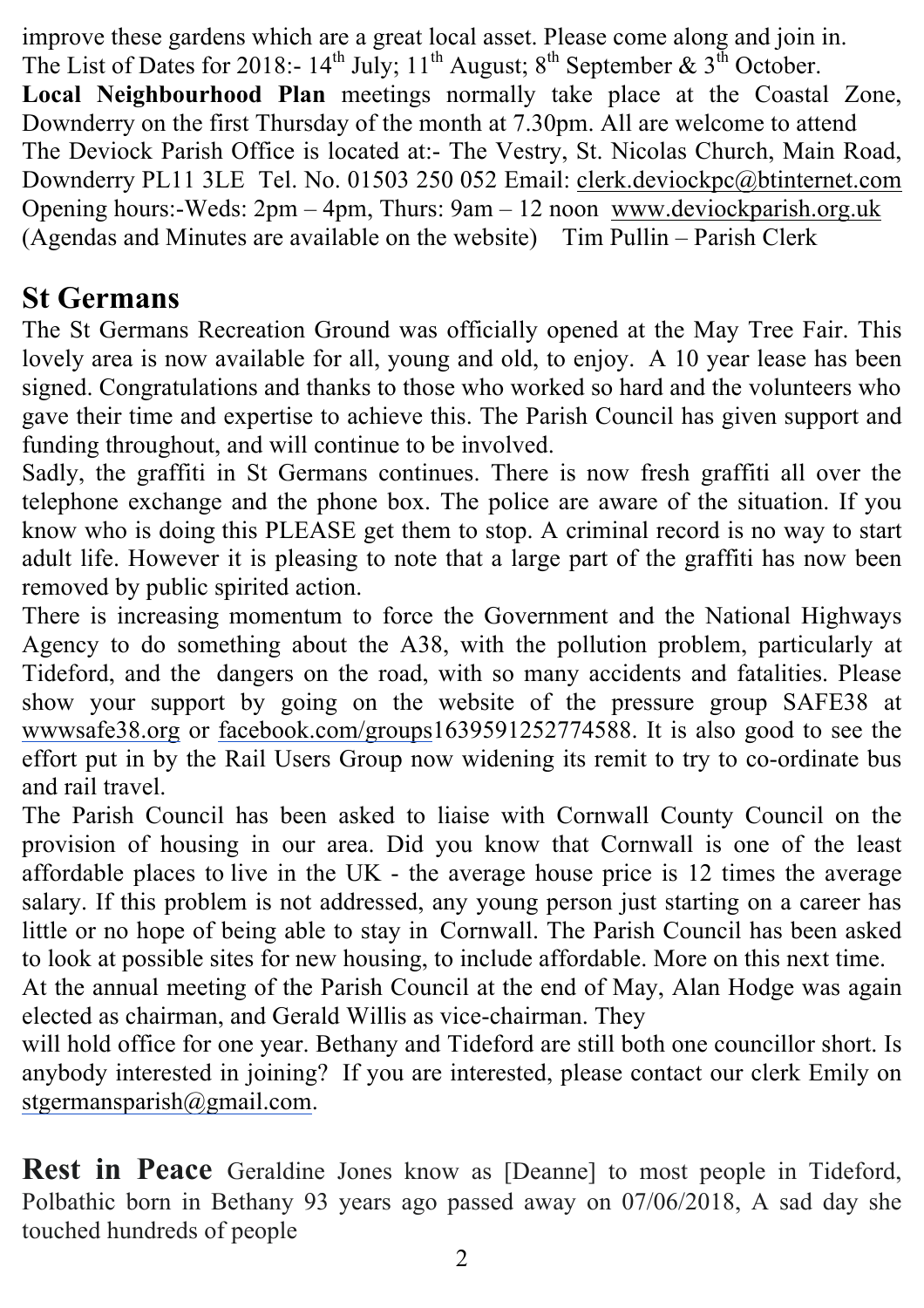# **News from Cornwall -Jesse Foot**

**BOUNDARY RECOMMENDATIONS**-On 5th June 2018, the Local Government Boundary Commission for England published their recommendations for the proposed new Cornwall Councillor Divisions starting in 2021. The Commission's plans would mean a reduction in the number of Cornwall Councillors to 87 and changes to the boundaries of all current divisions. Future



divisions will be much larger than they are currently. There is a proposed division called Rame Peninsula and St Germans that will include part of Torpoint, all of the Rame Peninsula, Polbathic, St Germans, Tideford, Trerulefoot, Bethany & Catchfrench. Another proposed division called Looe East & Deviock includes the parishes of St Martin-by-Looe, Deviock, Morval, the southern part of Dobwalls & Trewidland parish and part of Looe parish east of the river. The Commission is conducting a period of public consultation until 17 September 2018. The consultation is open to anyone who wants to have their say on the proposed new Cornwall council divisions, boundaries, and names.If you agree with the draft recommendations, please let the Commission know. If you don't think their recommendations are right for Cornwall, the Commission want to hear alternative proposals for a different pattern of divisions. For further details of maps and contact details please see the Cornwall Council https://www.cornwall.gov.uk/council-and-democracy/elections/electoralreview-of-cornwall-council-2016-18/

**HEDGE TRIMMING**-It's that time of year when the hedges and verges become overgrown. Remember, it is the responsibility of the landowner to maintain their own hedges and verges. However, you can report and track any **potential safety, obstruction or visibility concerns** using the Council's **Report It** page  **https://www.cornwall.gov.uk/report-it/**

**SAFE38-A** resident-led group recently formed to campaign for short-term safety improvements to the A38 as well as long term solutions to the A38 from Saltash to Bodmin. The group have set up a Facebook page and have a website at **Safe38.org**. Please support this group if you want improvements made to the A38. They will be launching various campaigns and need all the support they can get. "The first positive action you can personally take is to SLOW DOWN, DRIVE SAFELY and BE A DEFENSIVE DRIVER."

As always, please get in touch if may assist with anything Council related.

# **Downderry and Seaton Village Hall Drama Group**

We are planning for the next Panto - oh yes we are! It will be a January/February 2019 production with rehearsals on Tuesday nights from September/October 2018. If you are interested in being involved in **ANY WAY** - acting, backstage, music, lighting, stage set building, props, painting, makeup, costume making, or any organisational role (the list is endless!) Now is your opportunity to join in with this community get together to have a laugh, meet people and hopefully put on a great show. Let any of the Drama Group or Village Hall committee know or drop a line to Jan (jan@oak-bee.co.uk)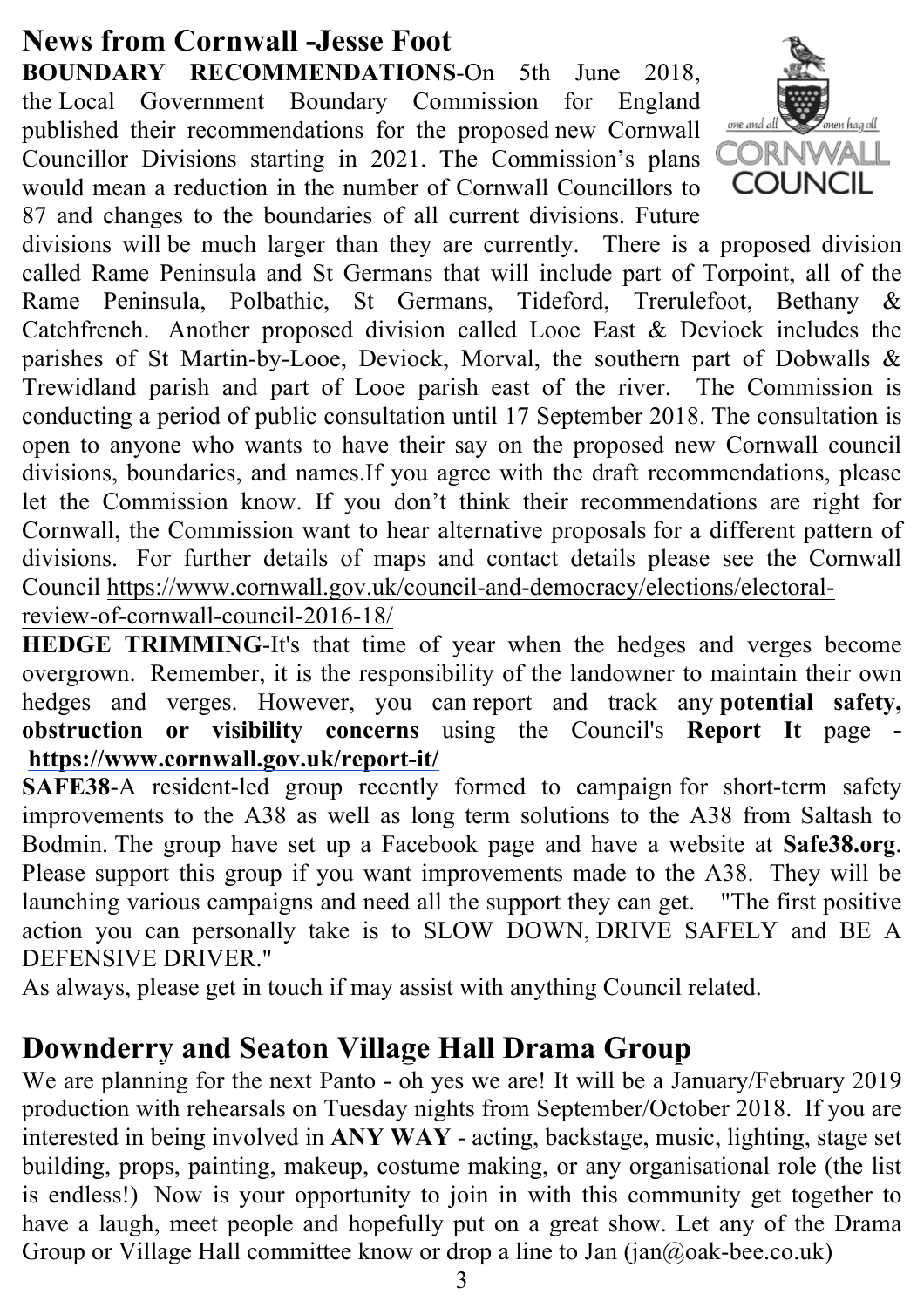# **Downderry and Seaton Village Hall**

We have a very busy month in July .....**Carnival Week 2nd-7th**



**Mon 2nd** – The ROYAL Variety Show, and Crowning of the

Carnival Monarch 7pm, Children need to be accompanied by a responsible adult. Entrance £1. Licensed bar

**Tue 3rd** - Coffee morning with cakes, 10am-12 noon, £1.50, come along for a chat and enjoy fantastic cakes with your tea and coffee, a lovely mid-week treat! Bric-a Brac sall. **Wed 4th** – Mr Wacky – Magician and Childrens entertainer, Fun for all the family, Good, clean jokes, and comedy magic. Children need to be accompanied by a

responsible adult. Sponsored by Waves Bar.

**Thur 5th** - Bingo in the Hall, eyes down at 7.30pm, doors open at 6.30pm, it's always great fun with loads of prizes, we're sure to get a "full house". Licensed bar **Fri 6th**-Carnival Quiz night with a Bar. 7.30pm start. This is always fantastic friendly fun, get those brains in gear, come along with groups of up to 6, or join other groups, and have a great time. Tickets £8.50 each, which includes a past and a drink. A bar will also be available. With Bev and Sue at the helm, make sure you knuckle down to those tricky, and not so tricky, questions.

**Sat 7th**- Carnival Parade from Seation to Downderry culminating at St Nicholas School, with bbq, bar and refreshments. Assemble at Seaton at 3.15pm for judging the fancy dress, adult and childrens classes, we move off at 4.00pm for the stroll to St Nicholas school where there will be the presentation for the winners and also be entertainment for all ages .…. fantastic . With kind permission of St Nicholas school.

**Seaton to Downderry Raft Race and Bar-B-Q on the beach, Sunday July 8th** (sea conditions permitting) **S.E. Cornwall Surf Club are running the Raft Race, and Downderry and Seaton Village Hall are running the Bar-B-Q, we are in** 

**cahoots, so all should go smoothly.** It's time to try out your raft building expertise, and start to put together your fancy dress outfits, so get your friends together and have a great time paddling. You could also enjoy the race by entering as an individual in the paddle board class. Sea shanties were being sung along the way last year, and there



was also a lot of heave-ho!-ing from the rafts. If you want a more relaxing time of it, you can follow the rafts and paddlers by walking along the beach. And there is always a large crowd at the finish to cheer everyone in. It's great fun, and there is a Bar-B-Q on Downderry beach at the end of the race, with sausages or beef burgers in baps, onions, relishes, and soft drinks….so you can warm yourself up if the paddle or walk wasn't enough.Registration is at Seaton Beach, at 6.45pm on the beach at Seaton, with paddleoff at 7.30pm . the entry is per person. The R.N.L.I. will be in full attendance, doing a great job, as they were last year. Many different classes, and prizes – don't forget the fancy dress. Children under 16 will need parental signature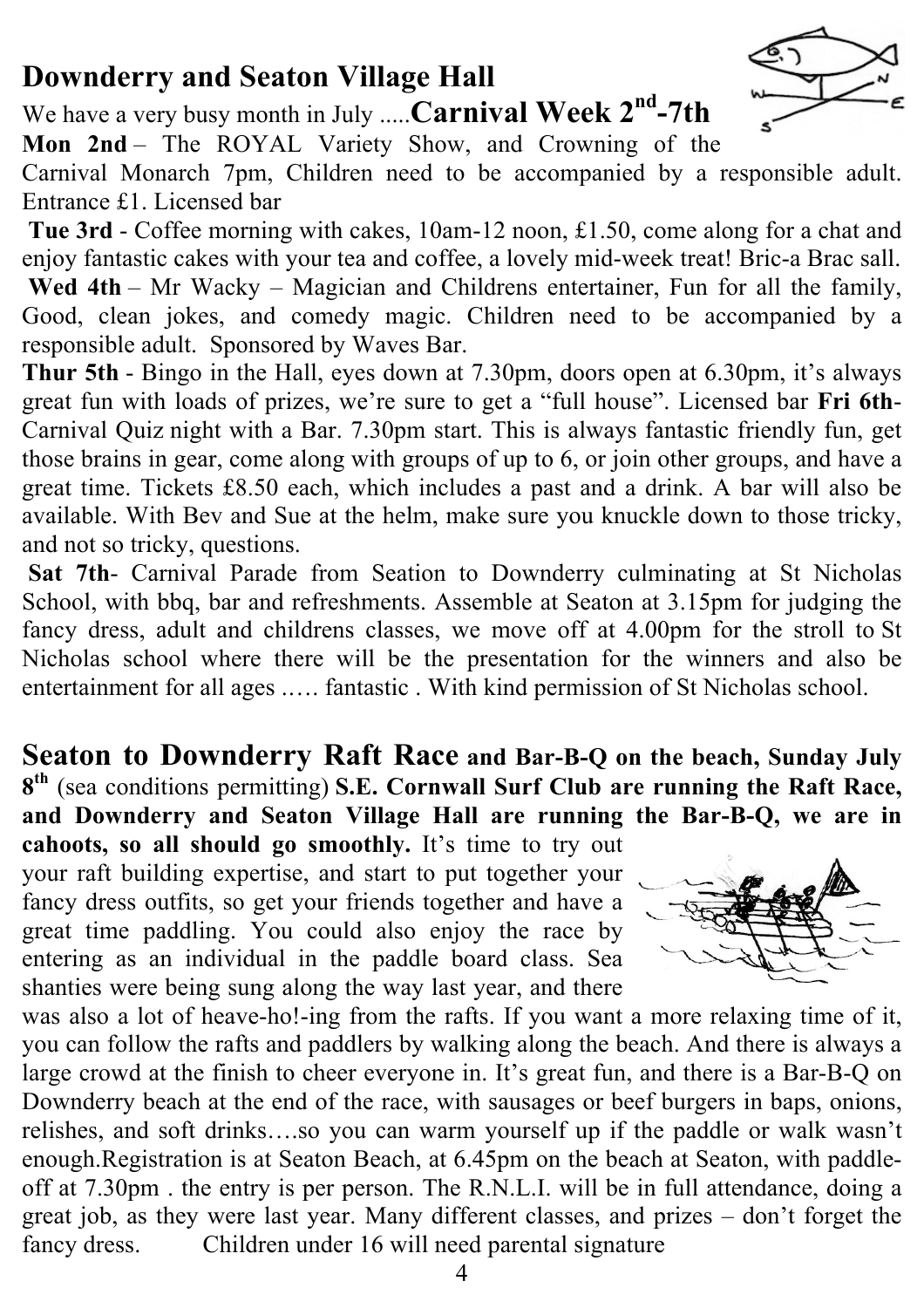## **Downderry Art and Craft Show**

**Saturday July 28th – Sunday July 5th open 10.30am -7pm Fri-Sat, 10.30am-5.00p Sun-Thur, Free Entry.** The Annual Arts and Craft show is being held in the Village Hall. There are a huge variety of paintings by local artists being displayed, in different mediums, such as oils, water colours, acrylics and collages, they also vary in size, so there is bound to be something you fancy to hang in the hall, lounge, or loo!!!. The tables laid out around the hall hold locally hand-made crafts, with a mix of offerings such as aprons, mirrors, jewellery, kiddies clothes, tea cosies, gift cards, turned wood, soft toys, ornaments, cushions, pottery, and many more. They would all be great for that "Something Different" for a Birthday or Christmas present….or just treat yourself. The entry is free, and there is also the chance to win a prize on the raffle. Why not make it a great outing, as we have the beach, rock pools and sea just a stones' throw away, in addition to the Coffee Shop and Pub, and there is also a car park opposite. Space still available for Art, please book with Chris Wiseman 01503 250 614.

Looking forwards, there is the **produce Show** on Sat 11<sup>th</sup> August, so keep a look out for the schedules in the shop, and work out what you want to enter. If you have any cups to return from last year, now's the time to bring them back – thank you.

Sat 18<sup>th</sup> August – **Murder Mystery** And the next big breakfast is Sat 25<sup>th</sup> August

#### **The Zone a Fresh Expression of The Methodist Church in Downderry The Chapel by the Sea**

The Chapel will be open on Saturday  $30<sup>th</sup>$  June and Sunday 1<sup>st</sup> July with an exhibition of what the Methodist Chapels in our Circuit are doing and hope to achieve in the future.The exhibition times are Sat 10am-12pm 2.00pm-4.30. Sunday 2.00pm-4.00pm There will be a service at the close of the exhibition, taken by the Reverend Iris Bray The Holy Communion service for July is Sunday  $8<sup>th</sup>$  July at 6.00pm and will be taken by our Minister The Reverend Jonathan Budd

There will be refreshments after the service.We welcome everyone to join us

# **Dog Troubles**

It has been noticed that there is a ongoing problem with a minority of dogs around the area. For the most part, dog owners are careful and responsible picking up after their pets and ensuring that dogs are kept under control and



are not a nuisance to other dogs or humans. However there is growing concern about the number of incidents, not just of dog mess left in our public spaces, but instances where dogs are not kept under control by the owners or walkers who are seemingly unaware of the dog's activities. This includes bothering other dogs and children, peeing on beach towels, disturbing picnics, running into pedestrians and cyclists. And, of course, this also impacts on all the responsible dog owners who are not only finding the situation overwhelming for themselves and their own pet, but also start to feel persecuted by complaints. So we seek a solution without impacting negatively on the responsible dog owner. Perhaps greater awareness amongst walkers and dog owners will go some way towards a remedy. 5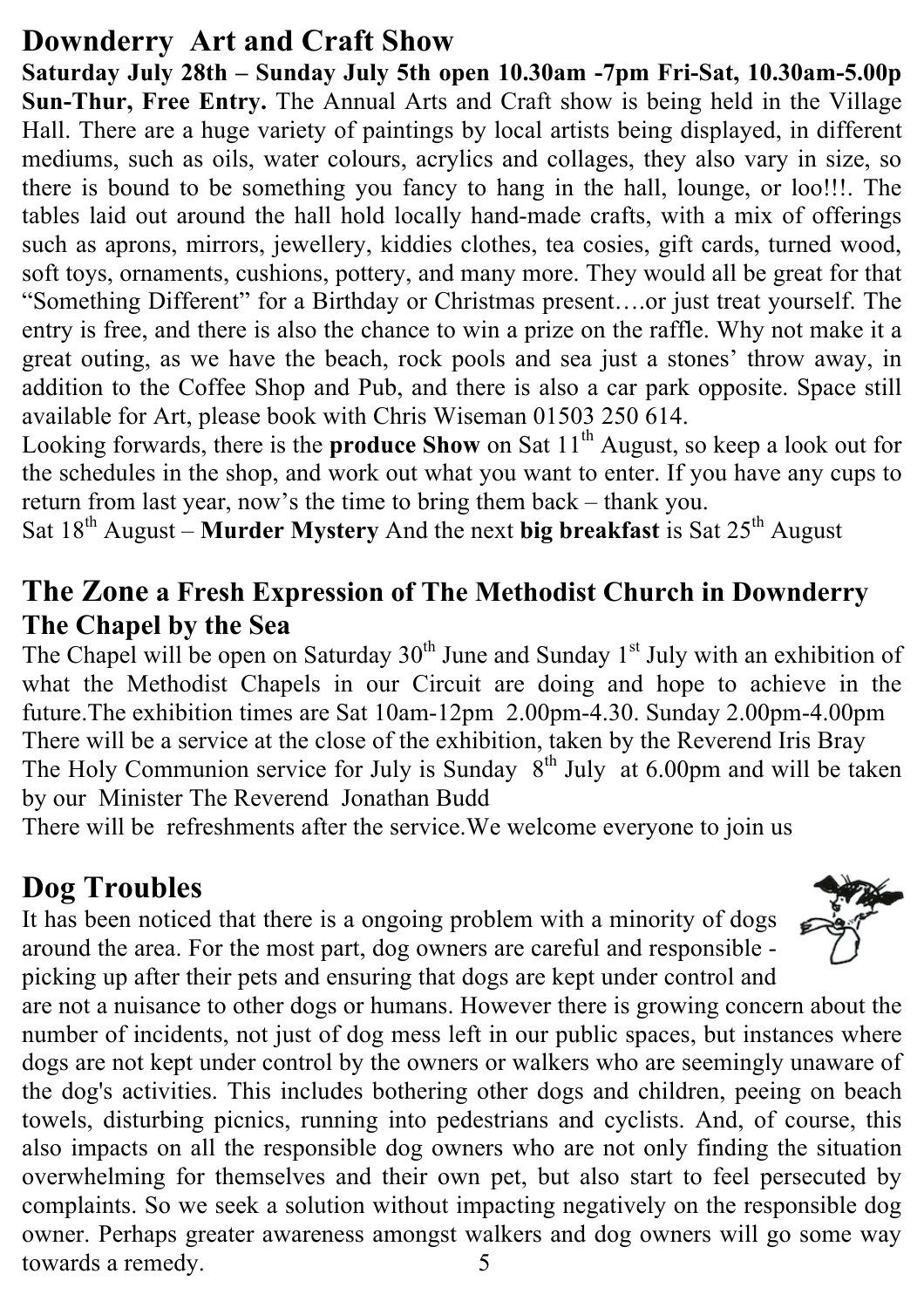#### **St Germans Thursday Club**

We will be out and about in boats for our full-day July outings. We've booked the Maker with Rame Bus once again. Most comfortable travel, with courteous, competent volunteer drivers.

On 12th July - At 9:30 am we leave St G for Dartmouth and the 13:15 boat upriver to Totnes. We've booked places on the boat, numbers to be confirmed very soon.

On 26th July - 9:30 am start for St Mawes/Falmouth. The river crossing is hourly from each side, 20 minutes sailing time each way. Thus there will be much to choose from to spend the day doing. As before, there may be places left for either trip. Preference is given to members of the Club or those about to join. We do have a few men amongst us in the Thursday Club, but a few more would not be amiss. Also, membership is not limited to St Germans folk - all Nut-Tree-landers welcome. Please contact our Chair Jenny Putt (230766), or either of the outing organisers Angela Williams (230145) or Sue Cousins (230106), for more information. NB Contrary to very misleading rumours, we DO have buses in St Germans, and we are getting used to the new timetable. Several of us had a lovely trip to Torpoint via the seaside on the #75, with some then going on into Plymouth. This rather leisurely trip suits us slightly older people, but won't work as a commute. There are good connections between St Germans and both Liskeard

#### **St Germans and District Garden Club**

We had an excellent visit to Andrew's Corner Garden on 3rd June. A garden well worth a visit at any time of the year with wonderful acers and a huge variety of interesting plants. Together with stunning views of Dartmoor made it a very enjoyable afternoon.

Two more visits are planned. We have changed the date of our Rosemoor visit to Sunday 24th June to avoid clashing with the QSC Gala. Same time of 2 pm in the car park A new visit is planned on Saturday 21st July to Moyclare Garden Liskeard at 2 pm Any one interested contact David Kilborn on 01503 230305

#### **Seaton Butterfly garden.**

We had a good turn out for the working party day, a VERY big thank you to all of those who came to help, it's made a big difference already. The

next working party day is Monday 10th July, we hope to keep going on the the second Mondays of the month, so please come along, we still have a way to go, the bindweed, Ivy, grass and "sticky stuff" are still giving as a run for our money in many places, and it's great to see it start to get under control. Don't worry if you don't know anything about gardening, and struggle to dig the persistent weeds, there's always things that need cutting or snipping back, and pulling that "sticky stuff" is very addictive. If you could bring your own gardening gloves, and any portable gardening implements, it would be good, though I always have a few extra implements. I gained a pair of gardening gloves that were left behind, so if you think you lost them, I have them...I haven't found the lone yellow one though! So, the trowel has not been thrown, it has been put to very good use. Thank you all

If you think you might be able to help, but are not sure, give me a call.

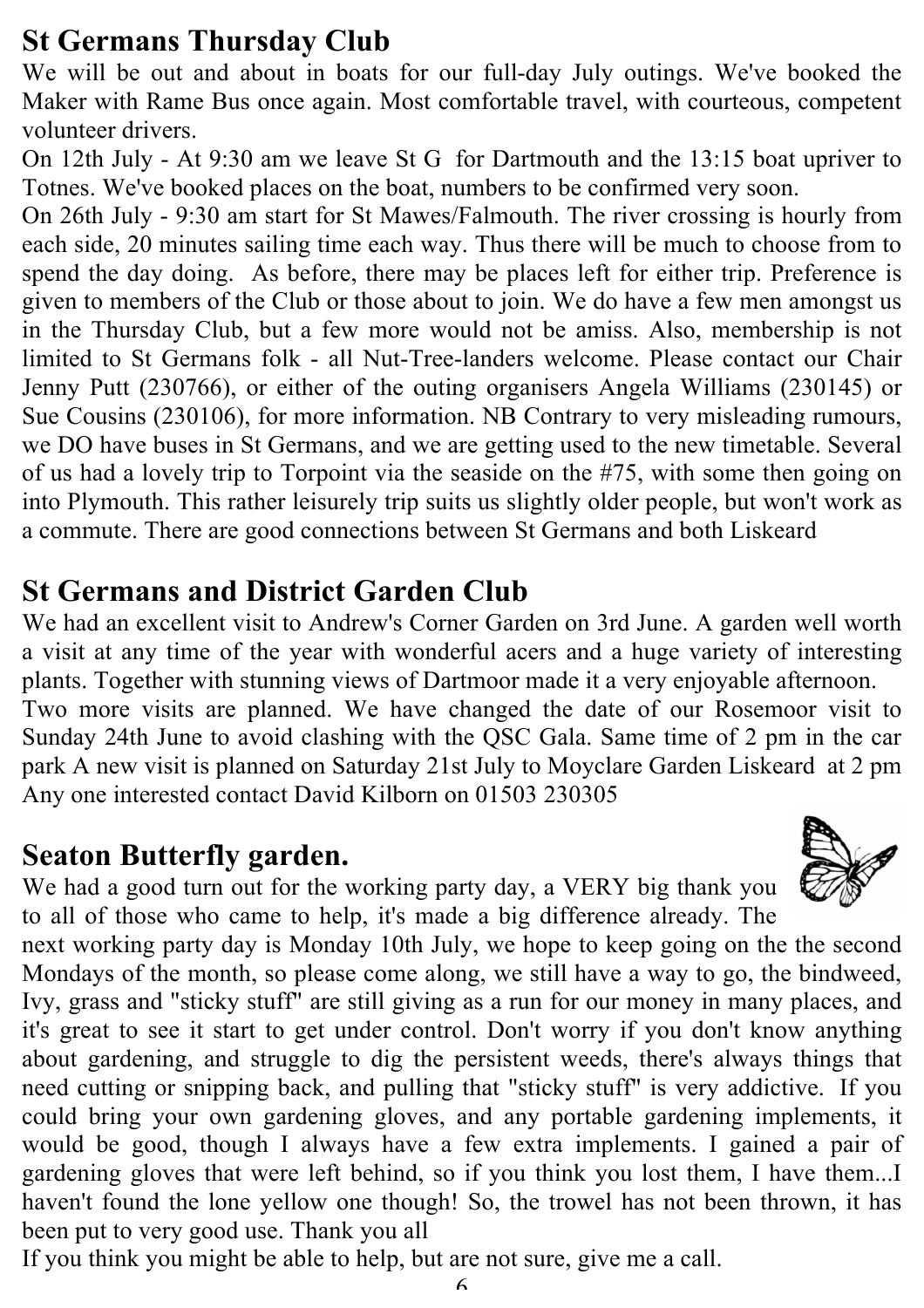#### **Free Live Music**

Downderry resident and music blogger Roland Monger continues to bring quality, not for profit live music to the village from around the South-West. The Listen With Monger writer has arranged the following free live shows for the summer, all to take place at the Inn on the Shore in Downderry. The music is as follows; 29th June – Matthew Gordon Price & Jamie Yost – Two of the most talented singer-songwriters on the scene at the moment who are playing a whole host of festivals this summer so come and catch them for free in an intimate setting. 8th July – Gozer Goodspeed Raft Race Special – Plymouth folk and blues specialist Gozer has been getting international radio airplay for his new EP and big support from the BBC so come and enjoy his tunes after the Raft Race. 13th July – Dr Oz – featuring local resident Paul Wakeling on vocals, Dr Oz are a funky, fun and lively covers band who will have you up and dancing in no time. 3rd August – Dr Thud's Remedy – If jigging, reeling and generally having a great time is your bag then you don't want to miss Dr Thud's Remedy and their Irish Folk fuelled party. 10th August – Kenoby – Now back as a duo, Plymouth's Kenoby bring the beachy, chilled vibes with covers and originals just perfect for a summer evening by the sea. 17th August – Nick Mears – If you don't know Nick Mears yet then you really need to get with the programme and come and enjoy one of the Inn's favourite musicians. 24th August – The Busketeers – What better way to usher in the August Bank Holiday weekend than with a right royal knees up courtesy of the Busketeers? Covers, originals, mash-ups and lots of smiles. Bring your dancing shoes.

#### **Hessenford WI**

Two hundred billion stars in the galaxy, two hundred TRILLION nerve connections in the brain! Just a few of the staggering figures given to us by Dr. J.M.Clarke in his talk "Connecting your Inner Healer".His aim was to help us understand how our bodies and health work. Chiropractic is a natural healing art, a system of maintaining the optimum function of the brain and nervous system. Careful analysis is made of posture and particular attention is paid to the spine and it's interaction to the nervous system. We have our cars and boilers serviced, ourselves? Frequently not, he suggested!

theWI

Saturday June 30th we are looking forward to hosting a Garden Party at Hessenford Church Hall 2-4p.m. All will be very warmly welcomed. Our next meeting on July 3rd is "Cornish Blood Bikes". Again anyone is most welcome to join us.

#### **Downderry WI**

Look out for us at Downderry and Seaton Carnival on July 7th.....we are working on it ! On July 10th is our regular meeting at the Zone (1.00pm) with light lunch and speaker, this time Philip Rodda on the history of Rodda's Creamery. July 21st we shall again be selling home-made cakes at St Nicolas' Church Soup'n'Pud lunch. Our Garden Visits are always much enjoyed and this month it will be Pinsia Garden and Nursery, Cardinham, on 11th July. A positive result from last month was that NFWI at their Annual Meeting passed the resolution "Mental Health matters as much as physical health" by 98% of the vote - an affirmation that should surely be noted. JD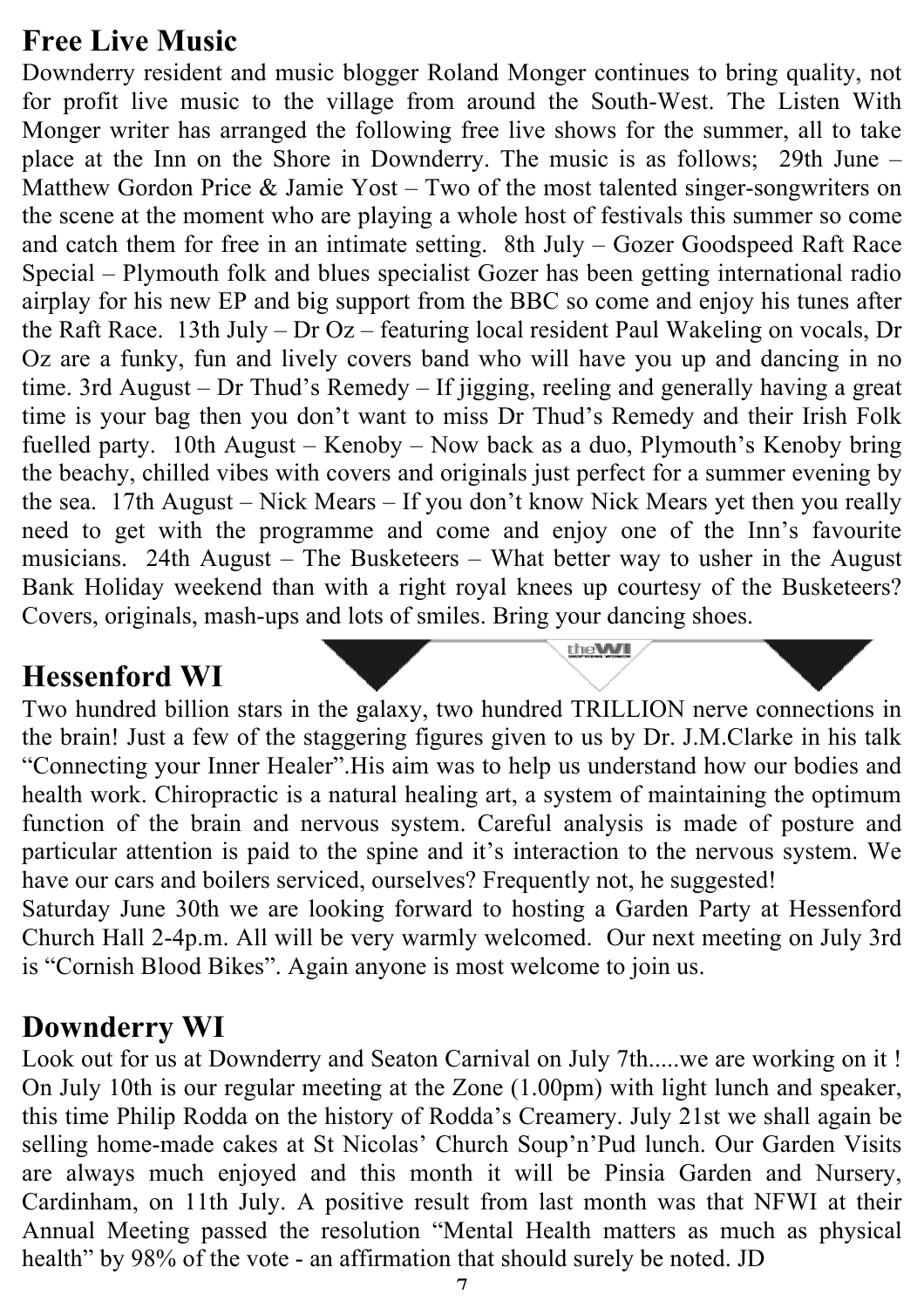#### **New hours for Downderry Post Office.**

The long awaited equipment needed has arrived. This means Downderry will now have a Post Office twice a week as originally planned in the discussions held with the Post Office . Opening hours, from Tuesday 26<sup>th</sup> June, will be ;Tuesday 1-3pm Friday 1-3pm Downderry and Seaton Residents Association

| $\frac{1}{2}$<br><b>Services and Excursions during July/August 18</b>  |    |                                                                 |                   |               |               |               |
|------------------------------------------------------------------------|----|-----------------------------------------------------------------|-------------------|---------------|---------------|---------------|
| <b>DATE</b>                                                            |    | <b>DESTINATION</b>                                              | <b>DEPART</b>     | <b>LENGTH</b> | <b>FARES</b>  |               |
|                                                                        |    |                                                                 |                   | STAY          | <b>SINGLE</b> | <b>RETURN</b> |
|                                                                        |    |                                                                 |                   |               |               |               |
| July                                                                   |    |                                                                 |                   |               |               |               |
| Tuesday                                                                | 3  | Plymouth                                                        | 9.30 am           | 4 Hours       | £2.60         | £3.80         |
| Thursday                                                               | 5  | Liskeard                                                        | 9.30 am           | 2 Hours       | £1.80         | £2.50         |
| Tuesday                                                                | 10 | Plymouth                                                        | 9.30 am           | 4 Hours       | £2.60         | £3.80         |
| Thursday                                                               | 12 | Liskeard                                                        | 9.30 am           | 2 Hours       | £1.80         | £2.50         |
| Friday                                                                 | 13 | <b>TAVISTOCK</b>                                                | 9.30 am           | 4 Hours       | £3.50         | £5.00         |
| Saturday                                                               | 14 | <b>Trago Mills</b>                                              | 2.00 pm           | 2.25 Hours    | £2.90         | £3.20         |
| Tuesday                                                                | 17 | Plymouth                                                        | 9.30 am           | 4 Hours       | £2.60         | £3.80         |
| Wednesday                                                              | 18 | <b>TRURO</b>                                                    | 9.30 am           | 4 Hours       | £4.50         | £6.00         |
| Thursday                                                               | 19 | Liskeard                                                        | 9.30 am           | 2 Hours       | £1.80         | £2.50         |
| Friday                                                                 | 20 | Garden Party + 300 club,                                        | <b>St Nicolas</b> | $2.45 - 4.30$ | £4.50         |               |
| Tuesday                                                                | 24 | Plymouth                                                        | 9.30 am           | 4 Hours       | £2.60         | £3.80         |
| Thursday                                                               | 26 | Liskeard                                                        | 9.30 am           | 2 Hours       | £1.80         | £2.50         |
|                                                                        |    |                                                                 |                   |               |               |               |
| Friday                                                                 | 27 | Castle Drogo(£11,50)+Finch Foundry(£7,10)plus bus, leave 9.30am |                   |               |               | £7.50         |
| Tuesday                                                                | 31 | Plymouth                                                        | 9.30 am           | 4 Hours       | £2.60         | £3.80         |
| August                                                                 |    |                                                                 |                   |               |               |               |
| Thursday                                                               | 2  | Liskeard                                                        | 9.30 am           | 2 Hours       | £1.80         | £2.50         |
| Tuesday                                                                | 7  | Plymouth                                                        | 9.30 am           | 4 Hours       | £2.60         | £3.80         |
| Thursday                                                               | 9  | Liskeard                                                        | 9.30 am           | 2 Hours       | £1.80         | £2.50         |
| Friday                                                                 | 10 | <b>TOTNES</b>                                                   | 9.30 am           | 4 Hours       | £4.00         | £5.50         |
| Saturday                                                               | 11 | <b>Trago Mills</b>                                              | 2.00 pm           | 2.25 Hours    | £2.90         | £3.20         |
| Tuesday                                                                | 14 | Plymouth                                                        | 9.30 am           | 4 Hours       | £2.60         | £3.80         |
| Wednesday                                                              | 15 | <b>TRURO</b>                                                    | 9.30 am           | 4 Hours       | £4.50         | £6.00         |
| Thursday                                                               | 16 | Liskeard                                                        | 9.30 am           | 2 Hours       | £1.80         | £2.50         |
| Tuesday                                                                | 21 | Plymouth                                                        | 9.30 am           | 4 Hours       | £2.60         | £3.80         |
| Thursday                                                               | 23 | Liskeard                                                        | 9.30 am           | 2 Hours       | £1.80         | £2.50         |
| Friday                                                                 | 24 | Levant Mine+Beam Engine, St Just, £9.00 entry - National Trust  |                   |               | £10.00        |               |
| Tuesday                                                                | 28 | Plymouth                                                        | 9.30 am           | 4 Hours       | £2.60         | £3.80         |
| Thursday                                                               | 30 | Liskeard                                                        | 9.30 am           | 2 Hours       | £1.80         | £2.50         |
| TO BOOK SEATS TELEPHONE DOWNDERRY (01503) 250118 Mon-Fri 9.00am-5.00pm |    |                                                                 |                   |               |               |               |
| Under 5's to be accompanied by a responsible adult.                    |    |                                                                 |                   |               |               |               |

#### **Downderry and District Community Bus**

**Downderry and District Community Bus 300 Club** The June coffee morning was well supported and thank you also for your payments to the 300 club. Only four not paid , three outstanding from May. The draw was made for those paid up numbers and the result was :- 1st..no. 114- Kitty Pearce, 2nd..no. 96- Sylvia Ford, 3rd. No. 18- Jacquie Broad Kemp. Our next event will be the Garden Party at St. Nicholas Church on Friday 20th July when the next draw will take place.

8 Sue Langridge 01503 250532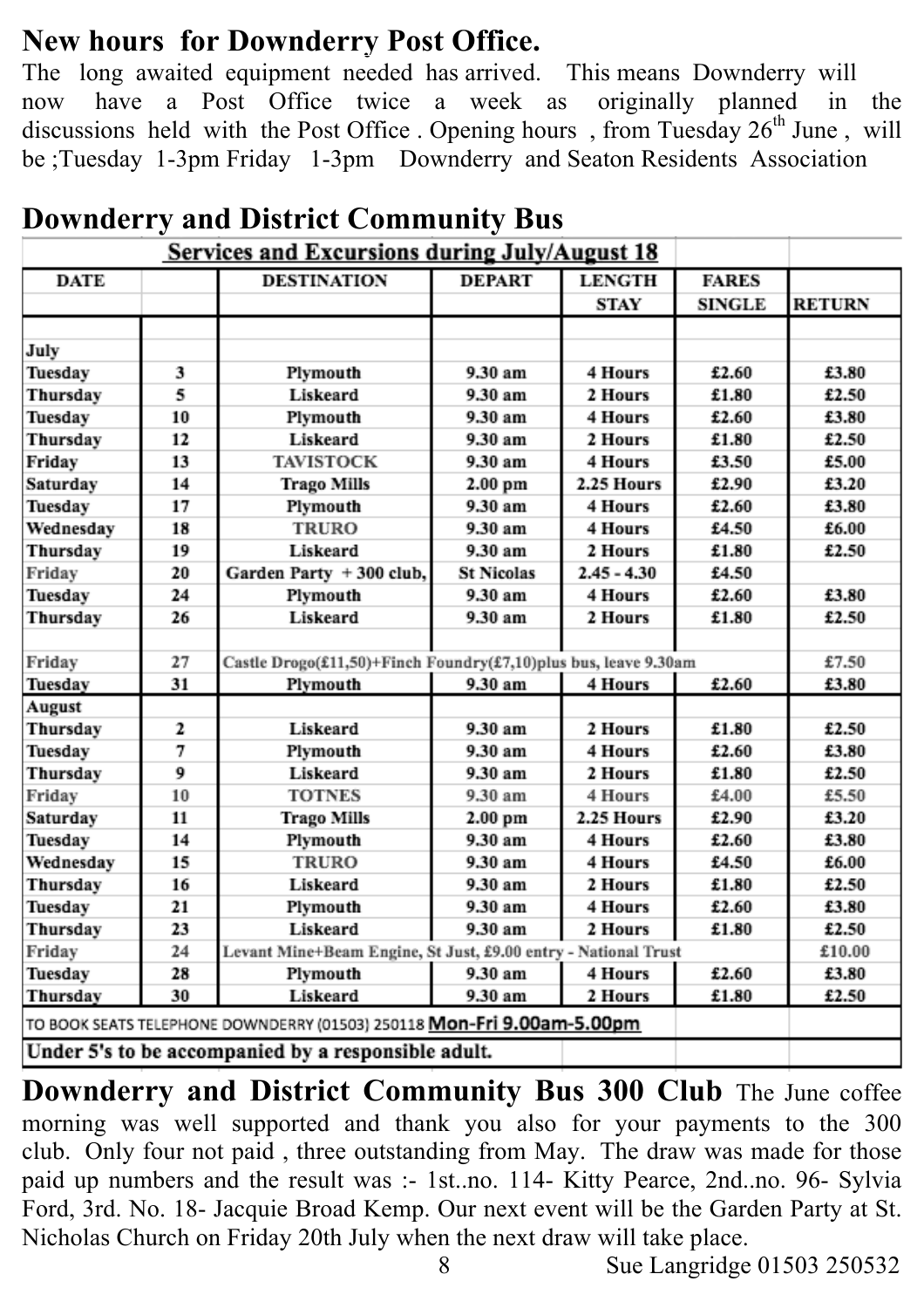#CRY4TOM On the 12th Sept 2015 we surprised Tom when he stood centre stage as the Deputy Manager of B&M at the opening of its new flagship store in Bristol. We were very proud parents and he knew it! Whilst getting ready to apply to join the Royal Navy, Tom had taken a job at B&M in Liskeard to fill in, but was being quickly promoted and took the Deputy Manager's job in Bristol. We discussed his coming home on the 15<sup>th</sup> September to pack up his things to move into his new flat. We had lots of excited conversations over the next few days. The minivan was booked. He would be home very late on Tuesday night after work! At 5am on the  $16<sup>th</sup>$  September a knock on the door by the Police delivered a different sort of surprise - the terrible shock that noone wants to have. Tom had had a fatal accident on the A38 just after midnight. No-one else was involved. There was no chance of donating any organs. We identified him the next day at the RD&E. There was no doubt. Some 8 months later just before his inquest we received all the medical and other information. We discovered that Tom had a very enlarged heart. The story became clear. The large heart was probably the cause of a fatal cardiac dysrhythmia, resulting in Tom coming off the road – no other cause had been found – and crashing the car. He had suffered from Sudden Adult Death Syndrome **(SADS)** and became one of the statistics of 12 young people who die every week in a similar way **#12AWeek.** We eventually found our own way to the Inherited Cardiac Conditions team at St George's Hospital in London where Andy, Lucy, Oliver and I all had very thorough cardiac screening to see if we ran a similar risk of sudden death. The medical team was fantastic – and we were all fine. We also learned that it is possible to pick up the vast majority of those at risk of **SADS** by carrying out a simple ECG. Unfortunately, at the moment the Government do not offer National screening and so it is up to families who have lost a young person to raise funds to allow it to go ahead. The Cardiac Risk in the Young **(C.R.Y)** charity allows us to ring-fence donations for free local heart screening. As a family, almost 3 years later, we now feel strong enough to be able to take on this role and are devoting all our time to fundraising to allow young people aged 14-35 years in our own community to receive cardiac screening. Two days' screening costs  $\sim$ £13,500 allowing  $>$ 200 people to be screened. I hope that you will see quite a bit of CRY activity locally over the next few months! We really hope that you will make a donation; all donations, in collection pots or on-line to the **CRY Thomas Demaine Memorial Fund**, will go directly towards our local screening efforts. Nearer the time young people will be able to book a screening place on-line – we think that it is a WIN-WIN situation! Ann and Andy Demaine http://www.c-ry.org.uk/donations/

Choose **DEMAINE, THOMAS** from the drop down list

#### **Soup and Pud Lunch St. Nicolas Church, Downderry**

Saturday July  $21^{st}$  10.30 -1.30pm. Coffee and a soup & pud lunch. There are also fundraising stalls including a W.I cake stall and Save the Children . Pop in and join us , there is no fee, donations welcomed.

If you would like a Charity stall please contact David Watters 01503-250521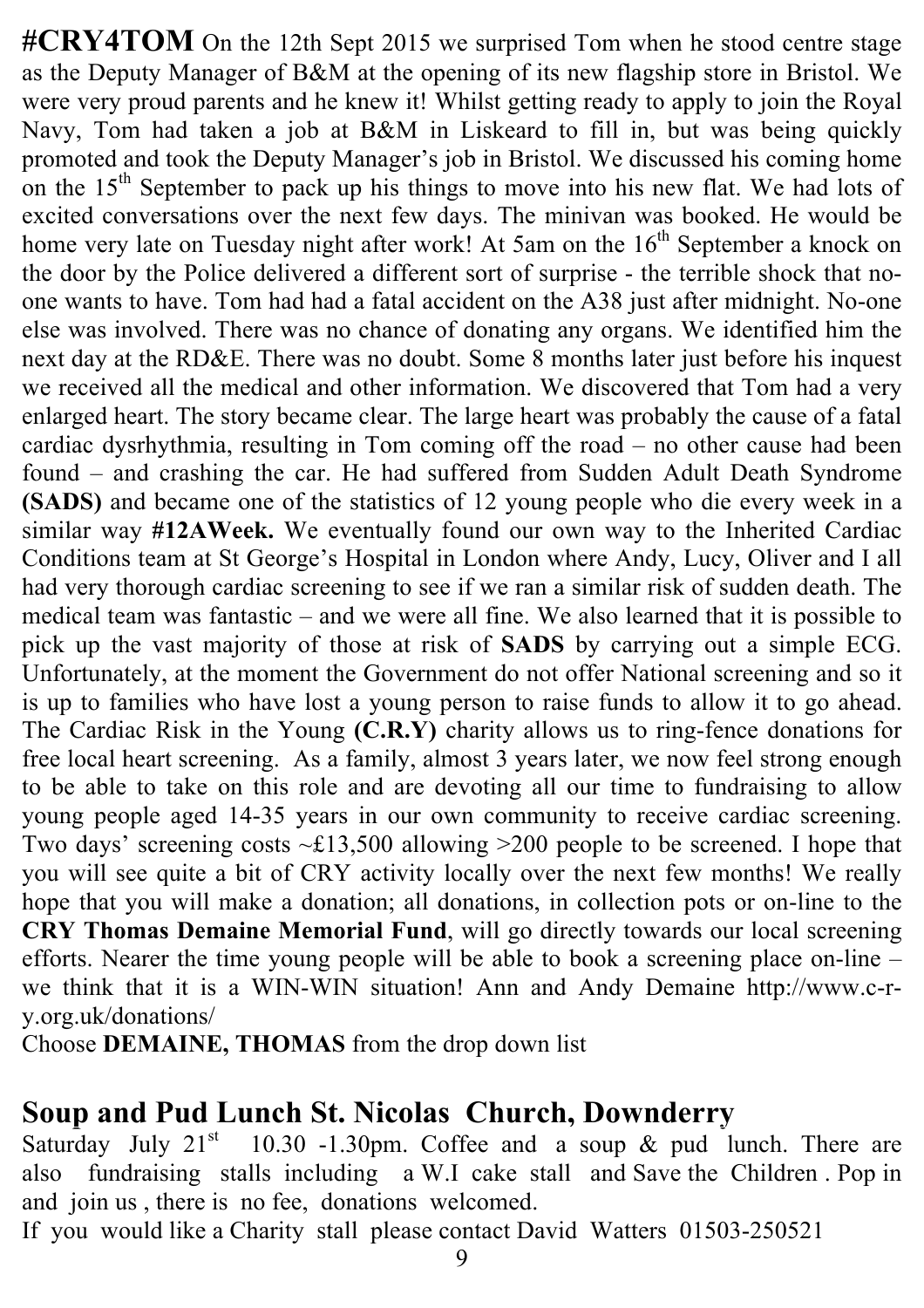#### **Hessenford News**

Have you heard the dulcet tones of a new baby in the village? Izach Jonathan was born on 18th June, weighing in at 7lb 10oz, to Rebecca & Dan, so well done to Rebecca, Congratulations & Best Wishes to all. We've also got to say some goodbyes to Matt, Elle & Penny who were



living in Peel Cottage and also to Wendy in Fuchsia Cottage. We hope they'll be very happy in their new homes & look forward to welcoming some new people to the village. Organisations in surrounding villages, like the WI, were busy at the end of last month. I hope you got to enjoy some tasty morsels on the 29th & 30th. Don't forget to check posters on the village hall notice board so that you don't miss out on anything of interest happening. There's usually a lot going on at this time of year. Last year the Copley introduced dog biscuits but this year there's doggy ice cream! Contact me on 240756 if there's anything you'd like me to mention in this news - it's good to have your input. I don't know how much success BT are having with upgrading internet speeds, as they seem to have a presence in the area quite regularly; but at times I could quite happily throw my computer out of the window because it's so slow or I can't even access things I want. Maybe those of you on Facebook could post something on the Hessenford page to update us on any progress? Gardening tips of the month: Don't forget to check out Alison's table to see if she has anything to fill those empty spaces in your beds & borders. Check clematis for signs of clematis wilt. Make sure you arrange care for house or greenhouse plants whilst on holiday. Water tubs & new plants if dry, but be water-wise. Deadhead bedding plants & repeat-flowering perennials to ensure continuous flowering. Pick courgettes before they become marrows. Treat apple scab. Clear ponds & keep them topped up. Order catalogues for next year's spring flowering bulbs. Give the lawn a quick-acting summer feed if you didn't give a spring one. [Thanks to everyone who has already cut the village hall grass & continues to do so and thanks to Margaret, & sometimes Norman, who strim away the edges & the ivy to complete the well cared for look of the area]. Has anyone got apricots, peaches or nectarines to harvest? Wherever you go, no matter what the weather, always bring your own sunshine *[Anon]*. diary dates: Royal William Yard Good Food & Craft Market 1st July; I Am A Rifleman Exhibition, Bodmin 'til 12th July; Liskeard Show & Looe Fun Canoe Race 14th July; Pengrillie BBQ Festival, Pentillie 15th July; Great British Summer Garden Fete, Mount Edgcumbe; Port Eliot Festival 26th – 29th July; Guided Walk on St George's Island, Looe 26th July; Culdrose Air Day 28th July; Hessenford BIG LUNCH TBA; Hessenford Fete & Duck Race 4th August.

#### **St Germans and District Twinning Association**

Come and Joint the Revolution on Bastille Day 14 July 2018 In The Downderry Village Hall At 7:30pm All Peasants Are Welcome So Dig out That Old Revolutionary Attire Or Lose Your Head!!! Enjoy some delicious Boeuf Bourguignon, Coq au Vin or Crepes followed by Fruit Torte or Sweet Crepes. Entrance is a measly £10 per citizen . Music By "Rocksea" Book now through: Citizens Janine 250708, Hilary 230305, Mal 250759, Jeff 250928, Terry 250687 Dug 240653.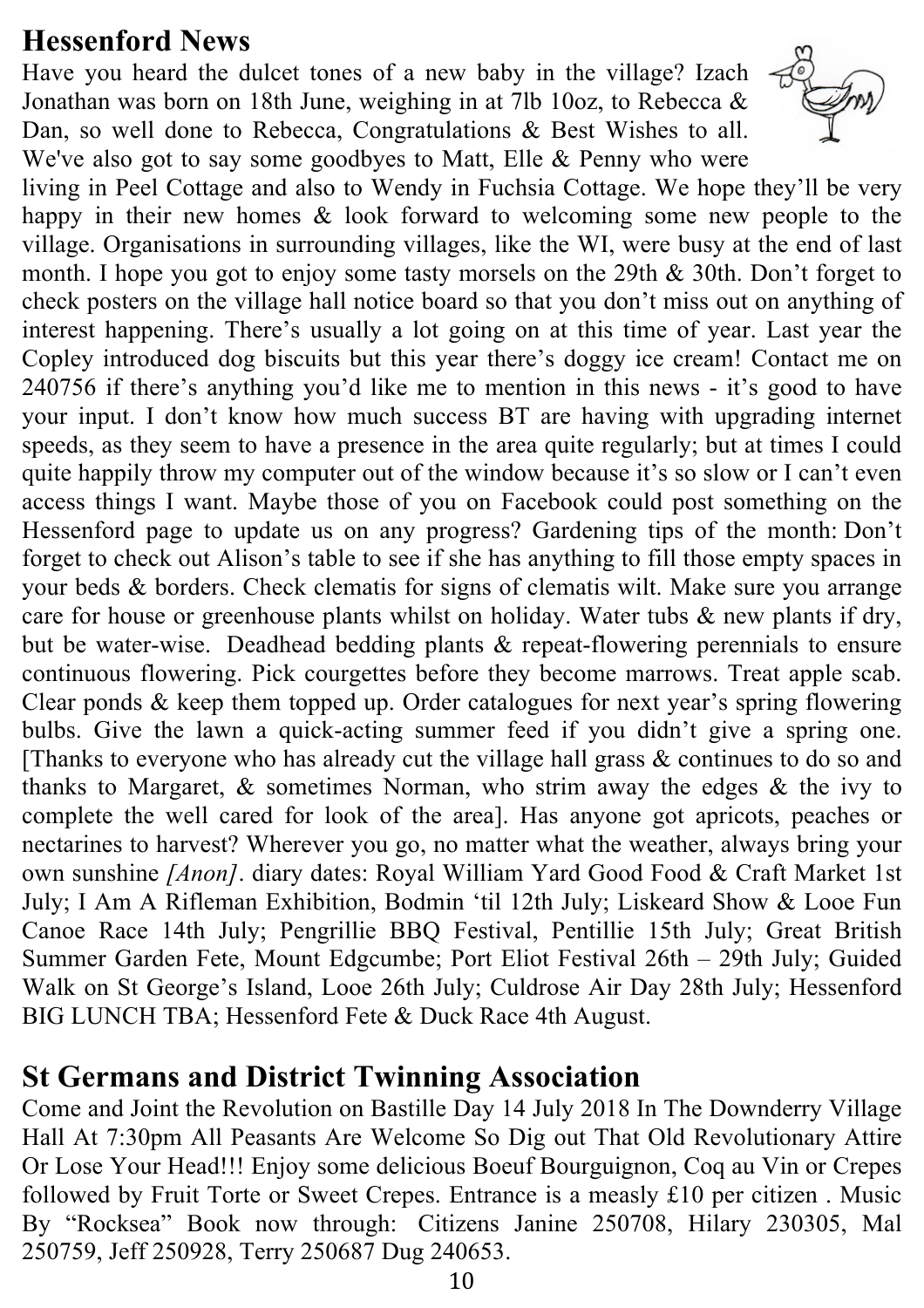# **St Germans Community Centre 47th Open Flower and Vegetable Show – Eliot Hall**

Saturday  $4^{\text{th}}$  August 2018 2.30 – 4.30 pm In just 7 weeks we shall be staging our entries, and waiting for the doors to open at 2.30pm, to find out the results of what I am sure will be a busy and enjoyable 47<sup>th</sup> Open Flower and Vegetable Show.



The show is going to be officially opened this year at 2.40pm by **Mr. Michael Stephens** and afterwards the public are welcome to view all the staged entries, buy a raffle ticket or relax with some light refreshments until the awards are presented at 3.30pm. After the perpetual cups and trophies have been presented time is given for the removal of entries the public wish to keep or perhaps allocate any entries to the auction which will begin at 4pm. Our raffle will be drawn after the auction. If you feel able to donate a raffle prize please contact one of our committee members who will gladly receive your gifted item.

**POLITE REMINDER** – Please could the winners of last year's cups and trophies return them to our committee member **GOFF WHITE** at **53 ELIOT DRIVE, ST GERMANS (Tel: 01503 230 409)** by **SATURDAY 21ST JULY 2018**. This allows time for the awards to be prepared for this year's winners. **THANK YOU**.

Being an **OPEN** show we enjoy the company of **beginners and experts alike**. **Village residents or folk from further afield are ALL WELCOME** to join us for a celebration of growing and crafting skills.

Here is a final reminder of the classes available to enter - The Flower section not only has classes for '6 sweet peas', or '3 spikes of gladioli' but also 'a single flower head', 'a single scented flower' and 'a single pot plant'. The Cookery section should be interesting this year with its 'cake incorporating a vegetable' and 'a portion of potato salad' as well as the old favourites 'a jar of jam' and 'a jar of chutney'. I think the photography section will be interesting to view this year with classes for both NON-PHOTOGRAPHIC AND PHOTOGRAPHIC PAPER. So make sure you have plenty of film and stock up on printer ink! Lots of us will have a picture on our phone or computer that could be entered, have a think and who knows it may just be the winning entry!

We look forward to receiving the children's entries too – 'a picture on any medium', 'a piece of handicraft', 'an arrangement of flowers', 'a plant', '2 of a kind of vegetables', 'a picture taken by themselves' and last, but definitely not least – '4 chocolate chip cookies!'

**Any contributions of fruit, vegetables, flowers, pot plants, cakes preserves etc will be most gratefully received for the produce stall for sale on the day.**

Hopefully you will have picked up your copy of the show schedule from the **COMMUNITY SHOP - ST GERMANS, QUAY LANE SURGERY - ST GERMANS OR DIRECT FROM THE DROP BOX OUTSIDE 67 ELIOT DRIVE - ST GERMANS**, however, if you have not there is still plenty of time to collect a copy, choose your classes and have a go! Cat Miles, Publicity Co-ordinator